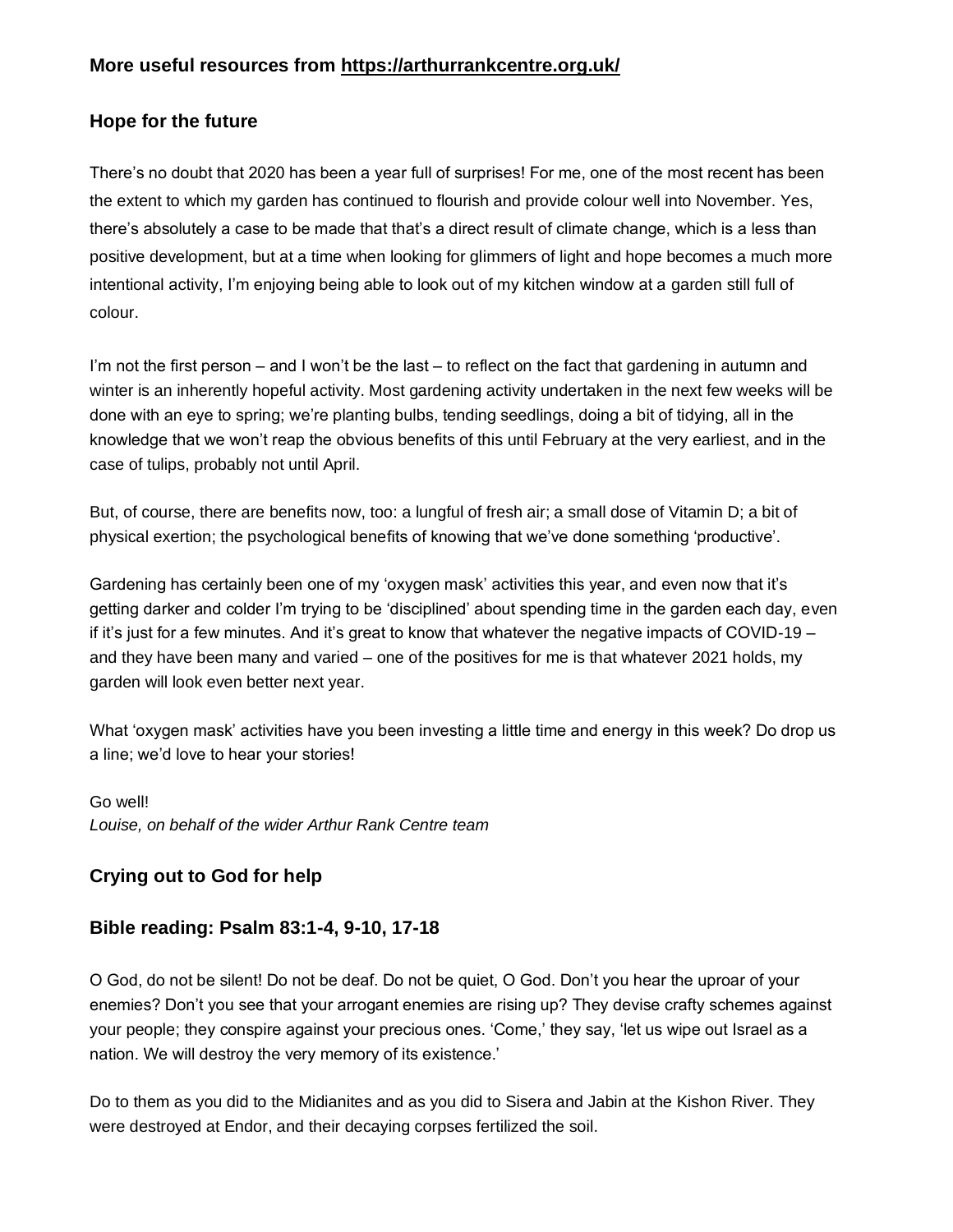Let them be ashamed and terrified forever. Let them die in disgrace. Then they will learn that you alone are called the Lord, that you alone are the Most High, supreme over all the earth.

### **Reflection**

In America we have just seen a presidential election that has seen voters turn out in numbers not see for over 100 years. We have seen allegations and threats made as the public went about their right to vote. We saw a President making outrageous comments when the pressure was mounting, so outrageous that the TV companies stopped broadcasting it. Then we saw a man of God standing calmly, not reacting to these allegations; a man showing love and compassion to all and not a man who retaliated or lowered himself to issue personal insults. The COVID-19 virus, the invisible killer, is evil; it is taking and destroying lives. It is a fight of good over bad.

Throughout history there has never been a race of people so persecuted as the Jews. Israel has had its battles, both in ancient and modern times and yet surprisingly, the Jewish people have always managed to prosper. Psalms are an outpouring of praise and worship, but they also include pain, suffering and cries to God for help and freedom from these sufferings.

In this psalm God's chosen people ask God why he keeps silent. They implore him to act and speak, because his nation is suffering and is in great jeopardy. The psalmist asks God not to be a leader who is bold and brave, but to be a leader who they are able to cast their burdens upon, knowing that his eternal power will save them.

The Jewish people didn't hold back in what they said when they describe their adversaries as a hungry pack of dogs, all barking at once. These 'dogs' are arrogant and shout out loud, confident of being victorious, carrying themselves proudly and exalting themselves as if they had already won. But these enemies of Israel were also God's enemies. The adversaries of the church are usually a noisy and a boastful lot, whose pride is a brass which always sounds, and a cymbal which is forever tinkling. They use their wits and get their heads together; to unite as they plan their campaigns; using treachery and cunning in arranging their schemes.

This is a psalm that speaks to the world today, a world where we may often think evil has taken over and mania freely reigns, but of course it hasn't and doesn't. The media has a habit of concentrating on the worst to get a sensational story. Many years ago I was asked if I would write a small editorial for a free paper called the good news newspaper. It shared good news stories and was uplifting. But there has to be a balance in news and views.

This passage from Psalm 83:1-4 is about asking God to step in to help out. During the past four years of President Trump's presidency we have heard him say and seen him do things that we never would have thought possible; some good and some bad. Some have even compared what he has done to historical tyrants. Strong words, I hear you say, but when we listen to the words of the psalmists and then compare what they were saying to what we have seen and heard is there such a difference.